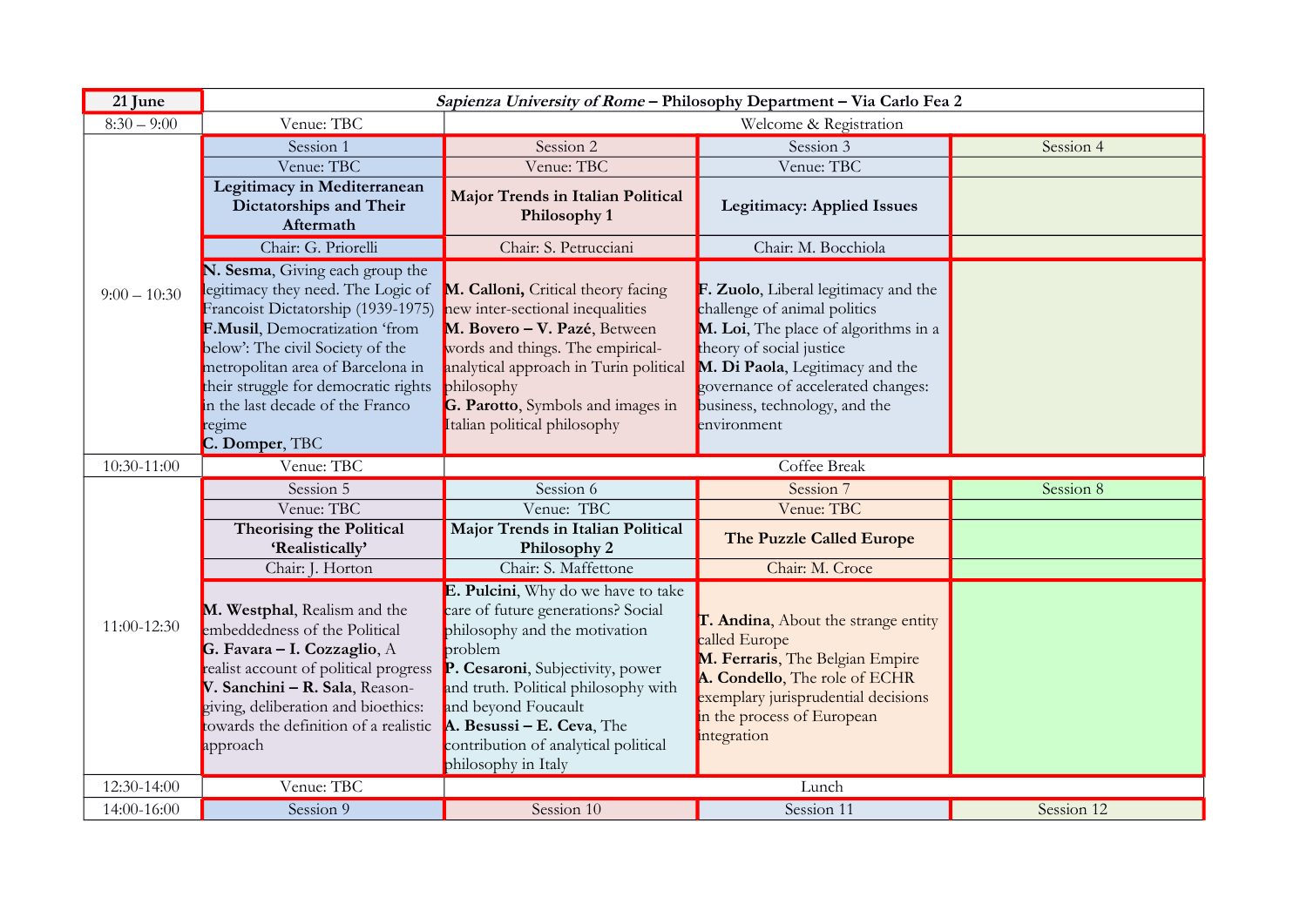|             | Venue: TBC                                                                                                                                                                                                                                                                                                                                                                                                   | Venue: TBC                                                                                                                                                                                                                                         | Venue: TBC                                                                                                                                                                                                                                                                                             | Venue:                                                                                                                                                                                                                                                                                                                                                                                         |
|-------------|--------------------------------------------------------------------------------------------------------------------------------------------------------------------------------------------------------------------------------------------------------------------------------------------------------------------------------------------------------------------------------------------------------------|----------------------------------------------------------------------------------------------------------------------------------------------------------------------------------------------------------------------------------------------------|--------------------------------------------------------------------------------------------------------------------------------------------------------------------------------------------------------------------------------------------------------------------------------------------------------|------------------------------------------------------------------------------------------------------------------------------------------------------------------------------------------------------------------------------------------------------------------------------------------------------------------------------------------------------------------------------------------------|
|             | 'Illegitimate Sexualities' in<br>Time of Homonormativity and<br>Homonationalism                                                                                                                                                                                                                                                                                                                              | Pluralism                                                                                                                                                                                                                                          | Legitimacy, Global Governance<br>& Stability                                                                                                                                                                                                                                                           | Ethics of Migration meet the<br><b>Politics of Migration to advice</b><br>Policy-Making<br>(G. Turculet - T. Torresi)                                                                                                                                                                                                                                                                          |
|             | Chair: V. Venditti                                                                                                                                                                                                                                                                                                                                                                                           | Chair: A. Singh                                                                                                                                                                                                                                    | Chair: V. Gentile                                                                                                                                                                                                                                                                                      | Chair: V. Ottonelli                                                                                                                                                                                                                                                                                                                                                                            |
|             | F. R. Ammaturo, Thinking<br>meridian sexualities': towards a<br>radical cartography of illegitimate<br>bodies in the Mediterranean<br>U. Grassi, Homosexuality and<br>Islam: a historiographical debate<br>M. Prearo, Notes on the social<br>construction of LGBT migrants:<br>an ethnographic perspective<br>E. M. Brynjarsdóttir, "How were<br>we supposed to know?" ignoring<br>as a method for silencing | Salvatore, Cultural and liberal<br>plural-ism: A comparison<br>V. Kaul, Cultural pluralism and the<br>problem of emancipation<br>A. Ferrara, Pluralism and Plato's<br>cave<br>S. Rudas, Tolerating internal<br>restrictions without libertarianism | C. Cordelli, The moral dilemma of<br>privatized governance<br>A. Taylor, Stability and liberal<br>justice: the argument from the<br>mutability of social positions<br>J. Rose, The ideal of the stationary<br>state: two alternatives<br>P. Maffettone - L. Ulas,<br>Legitimacy as a practical concept | G. Turculet, Justice over Fairness in<br>Protection<br>T. Torresi, The perils of<br>"relevance": Normative migration<br>theory and policymaking<br>K. Angell - R. Huseby, Secession<br>and Political Capacity<br>S. Govindarajan, Epistemic<br>Injustice in EU Asylum Systems                                                                                                                  |
| 16:00-16:30 | Venue: TBC                                                                                                                                                                                                                                                                                                                                                                                                   |                                                                                                                                                                                                                                                    | <b>Coffee Break</b>                                                                                                                                                                                                                                                                                    |                                                                                                                                                                                                                                                                                                                                                                                                |
| 16:30-18:00 | Session 13                                                                                                                                                                                                                                                                                                                                                                                                   | Session 14                                                                                                                                                                                                                                         | Session 15                                                                                                                                                                                                                                                                                             | Session 16                                                                                                                                                                                                                                                                                                                                                                                     |
|             | Venue: TBC                                                                                                                                                                                                                                                                                                                                                                                                   | Venue: TBC                                                                                                                                                                                                                                         | Venue: TBC                                                                                                                                                                                                                                                                                             | Venue: TBC                                                                                                                                                                                                                                                                                                                                                                                     |
|             | The Priority of Legitimacy over<br>Justice                                                                                                                                                                                                                                                                                                                                                                   | Kinds of Democracy, Kinds of<br><b>Truths, Kinds of Politics</b>                                                                                                                                                                                   | Carl Schmitt and the challenge of<br>legitimacy                                                                                                                                                                                                                                                        | <b>Future Generations Between</b><br><b>Exploitation and Legitimacy</b>                                                                                                                                                                                                                                                                                                                        |
|             | Chair: M. Westphal                                                                                                                                                                                                                                                                                                                                                                                           | Chair: E.S. Storace                                                                                                                                                                                                                                | Chair: V. Gentile                                                                                                                                                                                                                                                                                      | Chair: G. Pellegrino                                                                                                                                                                                                                                                                                                                                                                           |
|             | E. Rossi, Legitimacy and authority<br>C. Burelli, Political realism<br>unveiled: the functional<br>normativity of legitimacy<br>A. Landau, The distinctive<br>normativity of political realism                                                                                                                                                                                                               | P. Bellini, Direct democracy and<br>representative democracy<br>P. Dufek, Separation of powers in<br>democratic theory: what to make of<br>the rise of populism and unelected<br>actors<br>M. Sleat, Post-truth politics                           | A. Salvatore, Schmitt on legitimacy<br>G. Vezzani, Facing radicalism and<br>terrorism: A Rawlsian and a<br>Schmittian account of public reason<br>R. Cavallo, Carl Schmitt's legacy in<br>the 'constitutional' European debate                                                                         | F. Gillerke, The democratic<br>legitimacy of representing future<br>generations<br>N. Mulkeen, Exploitation & time: a<br>theory of inter-generational<br>exploitation<br><b>B. Berkey, The nonworseness</b><br>principle and the wrong of<br>exploitation. Why multinational<br>corporations have positive duties to<br>the global poor<br>P. McQueen, A defence of<br>voluntary sterilisation |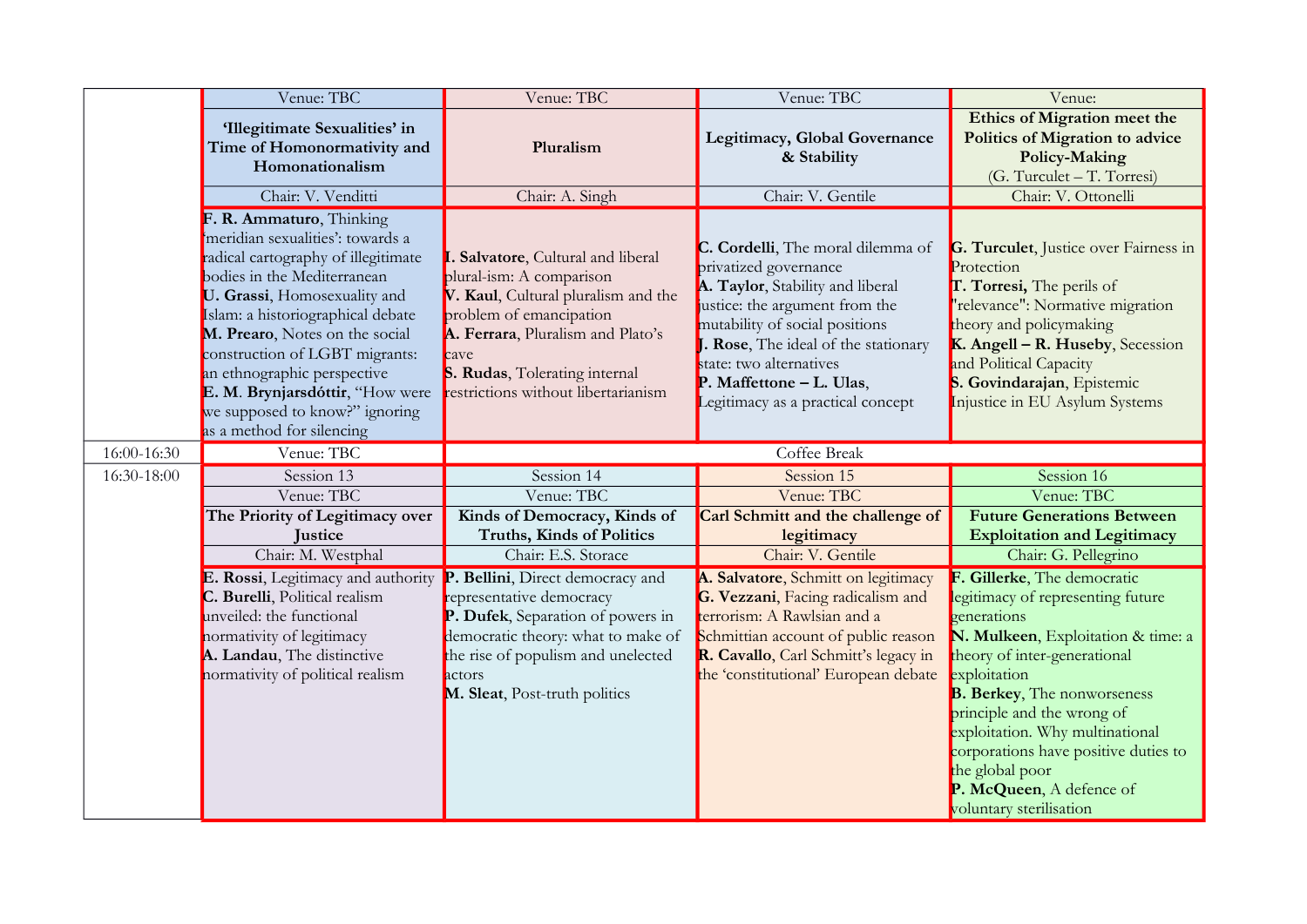| 18.00-19.30 | <b>Tenue: TBC</b>        | <b>Plenary Session</b>                 |
|-------------|--------------------------|----------------------------------------|
|             | <b>Keynote Lecture 1</b> | <b>Davina Cooper</b>                   |
| 19.30       | Venue: TBC               | Wine Reception – Sponsored by Springer |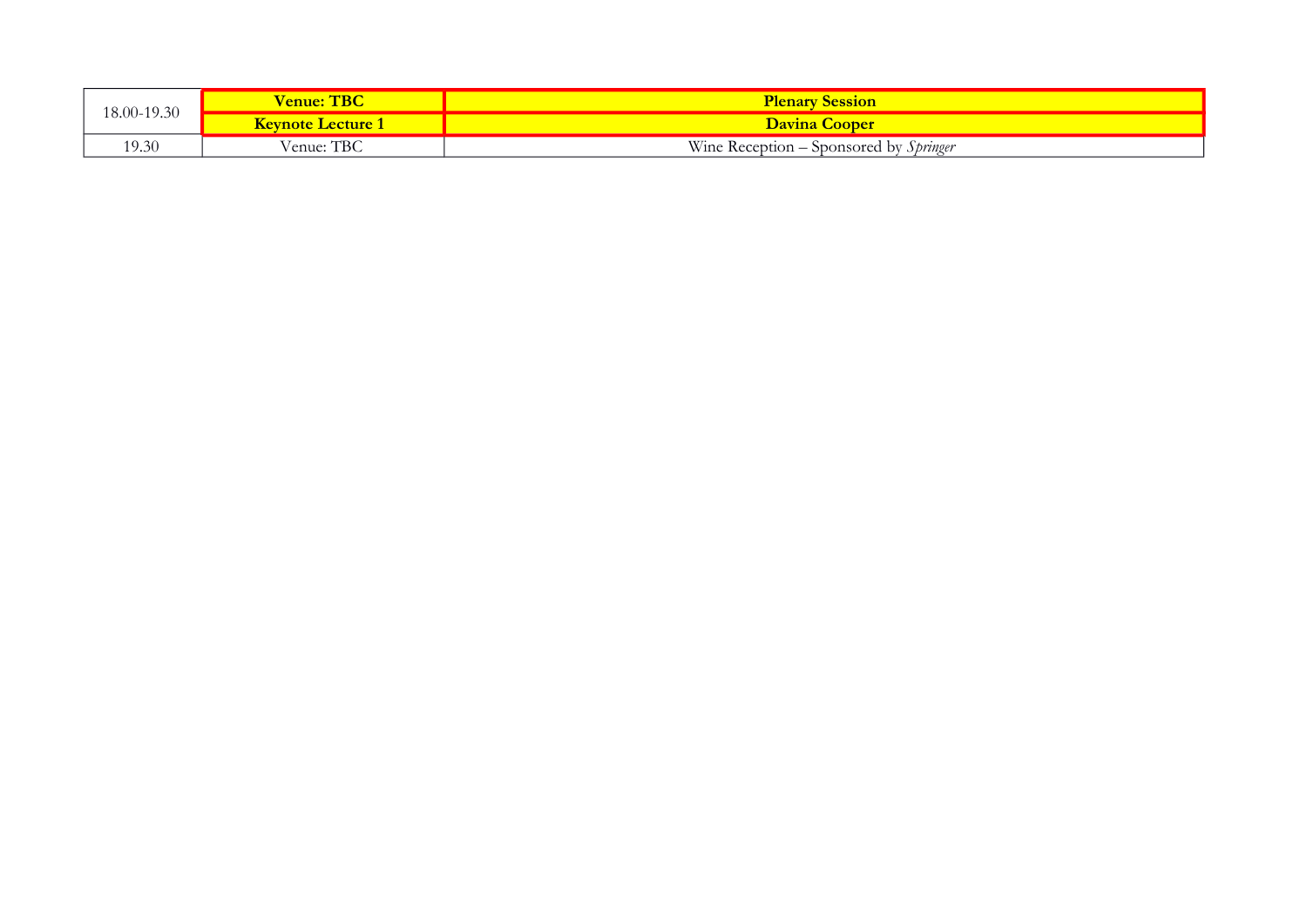| 22 June        |                                                                                                                                                                                                           | LUISS Guido Carli University of Rome - Political Science Department - Viale Romania, 32                                                                                                                                                                                                                                                                                                                                        |                                                                                                                                                                                                                                                                                                 |                                                                                                                                                                                                                                                      |
|----------------|-----------------------------------------------------------------------------------------------------------------------------------------------------------------------------------------------------------|--------------------------------------------------------------------------------------------------------------------------------------------------------------------------------------------------------------------------------------------------------------------------------------------------------------------------------------------------------------------------------------------------------------------------------|-------------------------------------------------------------------------------------------------------------------------------------------------------------------------------------------------------------------------------------------------------------------------------------------------|------------------------------------------------------------------------------------------------------------------------------------------------------------------------------------------------------------------------------------------------------|
| $8:30 - 9:00$  | Venue: TBC                                                                                                                                                                                                | Welcome & Registration                                                                                                                                                                                                                                                                                                                                                                                                         |                                                                                                                                                                                                                                                                                                 |                                                                                                                                                                                                                                                      |
| $9:00 - 10:30$ | Session 17                                                                                                                                                                                                | Session 18                                                                                                                                                                                                                                                                                                                                                                                                                     | Session 19                                                                                                                                                                                                                                                                                      | Session 20                                                                                                                                                                                                                                           |
|                | Venue: TBC                                                                                                                                                                                                | Venue: TBC                                                                                                                                                                                                                                                                                                                                                                                                                     | Venue: TBC                                                                                                                                                                                                                                                                                      | Venue: TBC                                                                                                                                                                                                                                           |
|                | <b>Legitimacy in the Arab World</b>                                                                                                                                                                       | Disagreement, Toleration,<br>Recognition                                                                                                                                                                                                                                                                                                                                                                                       | <b>Epistemic Democracy</b>                                                                                                                                                                                                                                                                      | The Legitimacy of Civil<br><b>Disobedience</b>                                                                                                                                                                                                       |
|                | Chair: F. Corrao                                                                                                                                                                                          | Chair: A. Besussi                                                                                                                                                                                                                                                                                                                                                                                                              | Chair: E. Biale                                                                                                                                                                                                                                                                                 | Chair: V. Bufacchi                                                                                                                                                                                                                                   |
|                | Abbadi, TBC<br>Z. Eyadat, Legitimacy in the Arab<br>world after the Arab Spring: a new<br>approach<br>O. Pizzingrilli, The concept of<br>legitimacy in the Arab world<br>between tradition and innovation | R. Sala - V. Sanchini, Vaccination<br>and conscientious objection. Why<br>toleration is not an option<br>E. Galeotti – F. Liveriero, How to<br>deal with disagreement: agent-<br>relative reasons in favor of toleration <b>I. Cerovac</b> , Epistemic democracy<br>$D.$ Poprdan, Everyday civility – an<br>alternative to traditional toleration<br>for managing relationships between<br>diverse liberal democratic citizens | A. Lever - D. Gerber, The<br>epistemic turn' in democratic<br>theory: the scene of a struggle<br>between two rival conceptions of<br>the political<br>and the informal political public<br>sphere<br>M. Usami, Epistemic democracy:<br>examination of<br>judgment<br>$\mathsf{an}$<br>democracy | M. Bocchiola - E. Ceva, Is<br>whistleblowing a Duty?<br>E. Boot, Obligatory whistleblowing:<br>civil servants and the complicity-<br>obligation to<br>disclose<br>based<br>government wrongdoing<br>. Seglow, Civil disobedience as self-<br>respect |
|                |                                                                                                                                                                                                           |                                                                                                                                                                                                                                                                                                                                                                                                                                |                                                                                                                                                                                                                                                                                                 |                                                                                                                                                                                                                                                      |
| 10:30-11:00    | Venue: TBC                                                                                                                                                                                                |                                                                                                                                                                                                                                                                                                                                                                                                                                | <b>Coffee Break</b>                                                                                                                                                                                                                                                                             |                                                                                                                                                                                                                                                      |
|                | Session 21                                                                                                                                                                                                | Session 22                                                                                                                                                                                                                                                                                                                                                                                                                     | Session 23                                                                                                                                                                                                                                                                                      | Session 24                                                                                                                                                                                                                                           |
|                | Venue: TBC                                                                                                                                                                                                | Venue: TBC                                                                                                                                                                                                                                                                                                                                                                                                                     | Venue: TBC                                                                                                                                                                                                                                                                                      |                                                                                                                                                                                                                                                      |
|                | <b>Panel SIFP 1: Basic Liberties</b>                                                                                                                                                                      | The Theory and Practice of<br>Religious Toleration and<br>Neutrality                                                                                                                                                                                                                                                                                                                                                           | <b>What Makes Democracy</b><br><b>Legitimate: Democratic</b><br>Legitimacy, Equality and<br><b>Respect</b>                                                                                                                                                                                      |                                                                                                                                                                                                                                                      |
|                | Chair: E. Baccarini                                                                                                                                                                                       | Chair: P. Billingham                                                                                                                                                                                                                                                                                                                                                                                                           | Chair: F. Liveriero                                                                                                                                                                                                                                                                             |                                                                                                                                                                                                                                                      |
| 11:00-12:30    | N. Cowen, The moral powers, the<br>circumstances of justice and basic<br>economic liberty<br>R. Jubb, Which republicanism,<br>whose liberty<br>C. Mills, Economic legitimacy and<br>the value of choice   | N. Perez, Y. Youbanr, Rethinking<br>political toleration: moving beyond<br>the narrow/wide dichotomy<br>A. Zellentin, Is there room for<br>spirituality in schools committed to<br>the idea of liberal neutrality?<br>S. Mocchi, Muslims in Lombardy<br>and a disrespectful law on Mosques                                                                                                                                     | N. Kolodny, Relational equality and<br>state legitimacy<br>E. Ceva - V. Ottonelli, Second-<br>personal authority and the sources<br>of democratic legitimacy<br>C. Destri, Citizens' input and<br>democratic legitimacy                                                                         |                                                                                                                                                                                                                                                      |
| 12:30-14:00    | Venue: TBC                                                                                                                                                                                                |                                                                                                                                                                                                                                                                                                                                                                                                                                | Lunch                                                                                                                                                                                                                                                                                           |                                                                                                                                                                                                                                                      |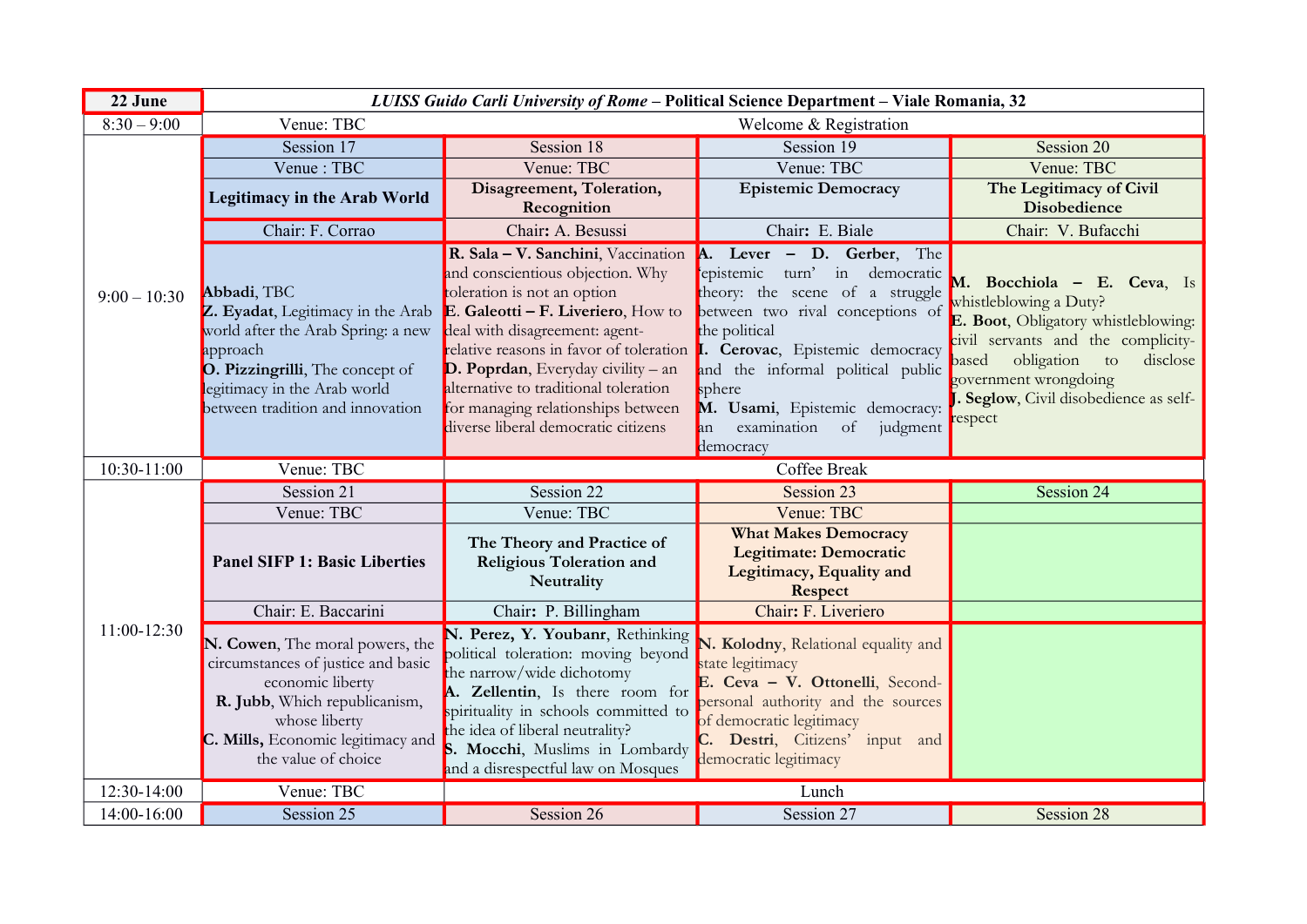|                 | Venue: TBC                                                                                                                                                                                                                                                                                                                                         | Venue: TBC                                                                                                                                                                                                                                                                                                           | Venue: TBC                                                                                                                                                                                                                                                                                    | Venue: TBC                                                                                                                                                                                                                                                                                                                                                                                                                                                                                                  |
|-----------------|----------------------------------------------------------------------------------------------------------------------------------------------------------------------------------------------------------------------------------------------------------------------------------------------------------------------------------------------------|----------------------------------------------------------------------------------------------------------------------------------------------------------------------------------------------------------------------------------------------------------------------------------------------------------------------|-----------------------------------------------------------------------------------------------------------------------------------------------------------------------------------------------------------------------------------------------------------------------------------------------|-------------------------------------------------------------------------------------------------------------------------------------------------------------------------------------------------------------------------------------------------------------------------------------------------------------------------------------------------------------------------------------------------------------------------------------------------------------------------------------------------------------|
|                 | Panel SIFP 2: Rawls and his<br>critics: reconsidering public<br>reason and the principle of<br>liberal legitimacy                                                                                                                                                                                                                                  | The Philosophy of Children<br>between Legitimacy and Justice                                                                                                                                                                                                                                                         | <b>Human Rights</b>                                                                                                                                                                                                                                                                           | Fact-insensitive justice, gender,<br>activism                                                                                                                                                                                                                                                                                                                                                                                                                                                               |
|                 | Chair: S. Maffettone                                                                                                                                                                                                                                                                                                                               | Chair: M. Bocchiola                                                                                                                                                                                                                                                                                                  | Chair: G. Pellegrino                                                                                                                                                                                                                                                                          | Chair: M. Croce                                                                                                                                                                                                                                                                                                                                                                                                                                                                                             |
|                 | P. Weithman, The Self-defeat<br>objection to liberal legitimacy<br>J. Vanderveen, Political legitimacy<br>and action-guidance: promoting<br>values<br>E. Baccarini, Public reason and<br>the correctness View<br><b>B.</b> Giovanola $-$ R. Sala, The<br>reasonableness of unreasonable<br>communities challenging Rawls's<br>political liberalism | Children,<br>Cook,<br>relational<br>equality and vulnerability<br>G. Calder, Equality for children:<br>life chances' and<br>'opportunity<br>pluralism<br>L. Shields, Parental licensing: a<br>qualified defence<br>epistemic<br>Hinze,<br>Does<br>proceduralism<br>justify<br>the<br>disenfranchisement of children? | V. Bufacchi, Humean rights<br>L. Valentini, The myth of moral grounds<br>claim rights<br>K.<br>Woods,<br>Human<br>truthfulness and refugees' stories<br>M. Foster, Challenging political methodology<br>nationalism: liberal theory and the <b>S. O'Doherty</b> , The duty of<br>human rights | F. Pasquali, A fact-insensitive<br>account of justice as fairness.<br>Challenging Cohen on his own<br>O. Crusmac, Untangling the ideal -<br>rights, nonideal debate. Feminist political<br>theory and nonideal theory as its<br>implications of the United Nations assistance and the responsibilities of<br>guiding principles on business and the "innocent" - Do individuals<br>have a moral duty of activism?<br>V. Tripodi, The role of the body in<br>politics, epistemic injustice, and<br>prejudice |
| $16:00 - 16:30$ | Venue: TBC                                                                                                                                                                                                                                                                                                                                         |                                                                                                                                                                                                                                                                                                                      | Coffee break                                                                                                                                                                                                                                                                                  |                                                                                                                                                                                                                                                                                                                                                                                                                                                                                                             |
|                 | Session 29                                                                                                                                                                                                                                                                                                                                         | Session 30                                                                                                                                                                                                                                                                                                           | Session 31                                                                                                                                                                                                                                                                                    | Session 32                                                                                                                                                                                                                                                                                                                                                                                                                                                                                                  |
|                 | Venue: TBC                                                                                                                                                                                                                                                                                                                                         | Venue: TBC                                                                                                                                                                                                                                                                                                           | Venue: TBC                                                                                                                                                                                                                                                                                    | Venue: TBC                                                                                                                                                                                                                                                                                                                                                                                                                                                                                                  |
|                 | Panel SIFP 3: Public Reason                                                                                                                                                                                                                                                                                                                        | The Scope of Freedom of<br>Religion                                                                                                                                                                                                                                                                                  |                                                                                                                                                                                                                                                                                               | The Boundaries of Sovereignty:<br><b>Territorial Jurisdiction and</b><br><b>Political Isolation</b>                                                                                                                                                                                                                                                                                                                                                                                                         |
|                 | Chair: V. Gentile                                                                                                                                                                                                                                                                                                                                  | Chair: A. Bardon                                                                                                                                                                                                                                                                                                     |                                                                                                                                                                                                                                                                                               | Chair: F. Chiesa                                                                                                                                                                                                                                                                                                                                                                                                                                                                                            |
| 16:30-18:00     | C. Bellolio, Science as public<br>reason: the quinean assumption<br>Gabriele Badano, Winds of<br>public<br>the<br>change:<br>reason,<br>containment of<br>unreasonable<br>views, and the role of parties<br>G. Cogliandro, Public reason,<br>vagueness and perfectionism                                                                           | E. Roumeas, Religious diversity in<br>the workplace: the case<br>for<br>alternative dispute resolution-<br>P. Billingham, The scope of<br>religious group autonomy: varieties<br>of judicial examination of church<br>employment decisions<br>S. Thompson, The accommodation<br>of religion in public spaces         |                                                                                                                                                                                                                                                                                               | Pommel, Mutual trust and<br>autonomy - the case of Scotland<br>P. Gümplova, Popular sovereignty<br>over natural resources<br>L. Lo Coco, Secession, Territorial<br>Jurisdiction, and International Order                                                                                                                                                                                                                                                                                                    |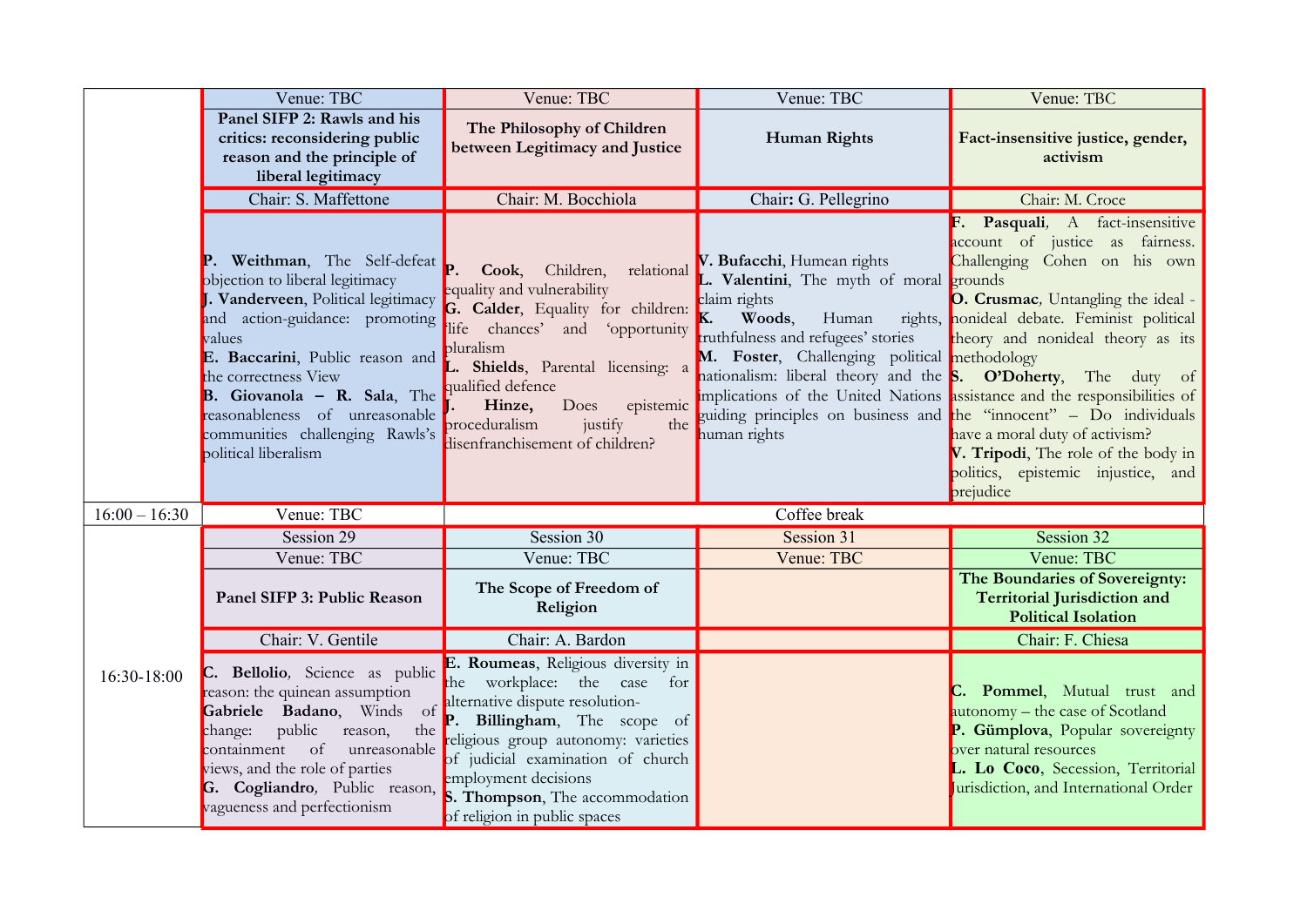|             | <b>Venue: TBC</b>        | <b>Plenary Session</b> |
|-------------|--------------------------|------------------------|
| 18:00-19:30 | <b>Keynote Lecture 2</b> | <b>Allen Buchanan</b>  |
| 19:30       | Venue: TBC               | Social dinner          |